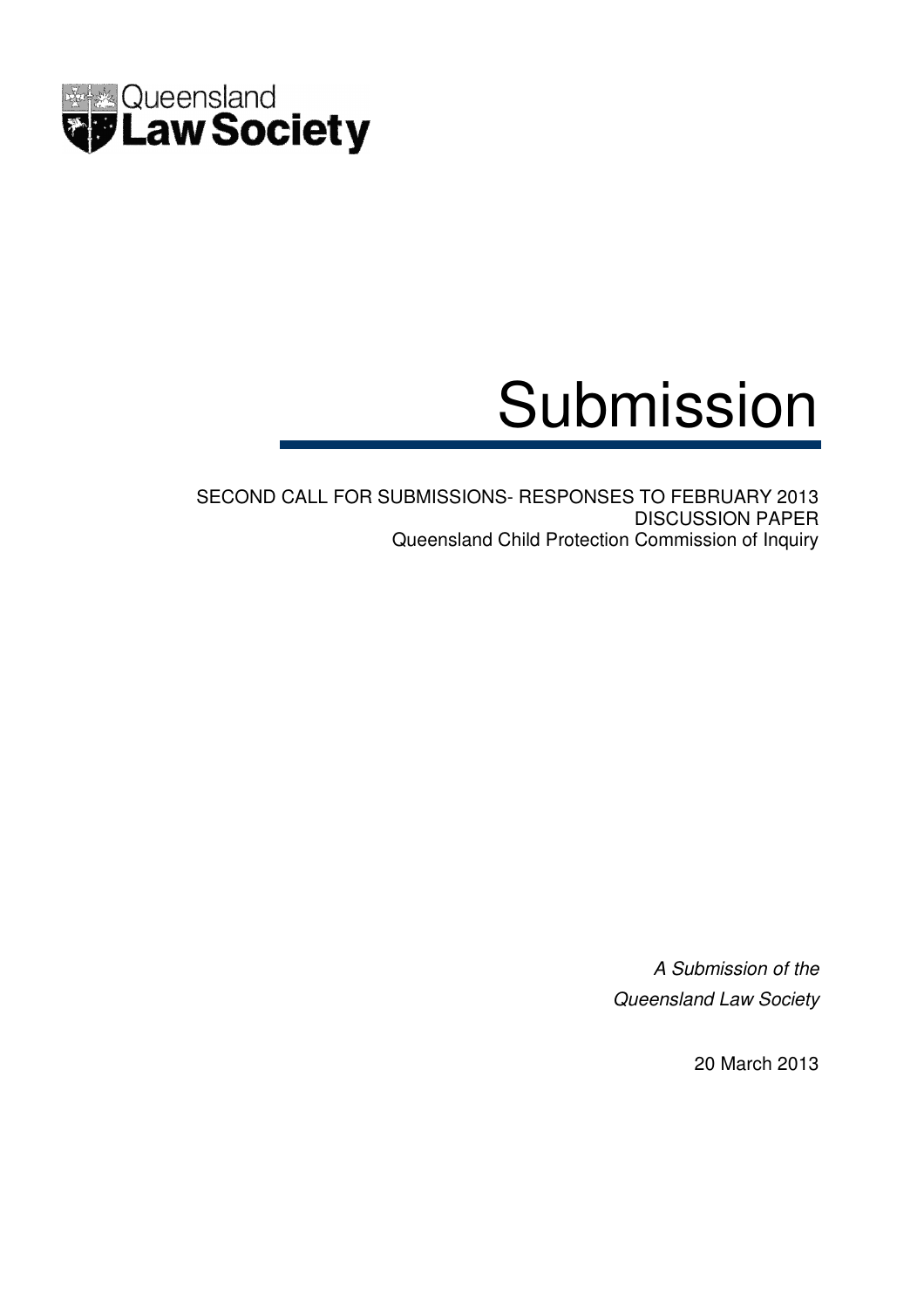# **Table of Contents**

| Chapter 7 - Addressing the over-representation of Aboriginal and Torres Strait Islander |  |
|-----------------------------------------------------------------------------------------|--|
|                                                                                         |  |
|                                                                                         |  |
|                                                                                         |  |
|                                                                                         |  |
|                                                                                         |  |
|                                                                                         |  |
|                                                                                         |  |
|                                                                                         |  |
|                                                                                         |  |
|                                                                                         |  |
|                                                                                         |  |
|                                                                                         |  |
|                                                                                         |  |
|                                                                                         |  |
|                                                                                         |  |
|                                                                                         |  |
|                                                                                         |  |
|                                                                                         |  |
|                                                                                         |  |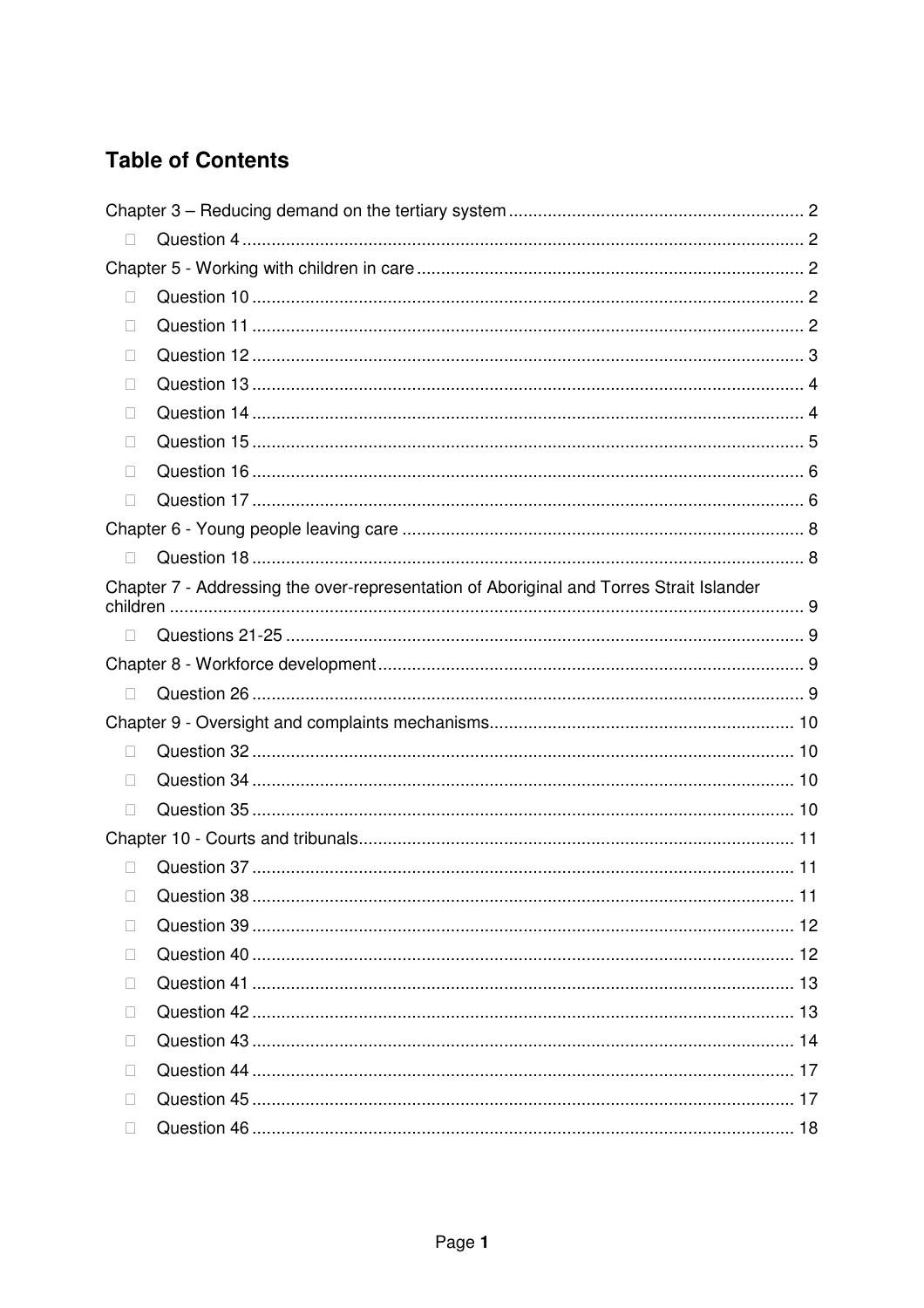# **Chapter 3 – Reducing demand on the tertiary system**

# • **Question 4**

#### **What mechanisms or tools should be used to assist professionals in deciding when to report concerns about children? Should there be uniform criteria and key concepts?**

We suggest that if the Commission recommends retaining a range of mandatory notifiers, these people or agencies should be identified in a single piece of legislation  $-$  the *Child* Protection Act 1999 ('the Act').

# **Chapter 5 - Working with children in care**

# • **Question 10**

#### **At what point should the focus shift from parental rehabilitation and family preservation as the preferred goal to the placement of a child in a stable alternative arrangement?**

Based on the experience of our members, we would suggest that rather than determine a single preferred goal, in many cases parallel planning is the child focused response. The Society is unaware of any empirical evidence to suggest that the current legislative test is not appropriate.

## • **Question 11**

 $\overline{a}$ 

#### **Should the Child Protection Act be amended to include new provisions prescribing the services to be provided to a family by the chief executive before moving to longer-term alternative placements?**

The Society has addresses this issue through comments made in our first submission to the Commission on page 9. Specifically, the submission states:

Long-term guardianship of a child can be granted under s 59(6) of the Act. The Society considers that the grounds for making a long-term guardianship order should place a positive obligation on the Department to demonstrate that they have made reasonable efforts to work with the family to address the child protection issues, where practically possible. In fact, the Department has issued a Practice Resource dealing with 'longterm guardianship – assessment factors'.<sup>1</sup> Among the factors discussed, it is evident that efforts should be made to work with the family to resolve the child's protection and care needs in a timely way. We consider that the Department should demonstrate through the provision of evidence that reasonable efforts have been made to adhere to this Practice Resource. We consider this will discourage circumstances where a lack of robust and appropriately targeted casework means conditions for reunification are not achieved.

It may be prudent to enshrine this obligation in legislation. We consider that this would be particularly relevant in terms of addressing the overrepresentation of A & TSI children in the child protection system.

<sup>1</sup> Department of Communities, Child Safety Services and Disability Services, Practice Resource, Longterm guardianship assessment factors, found at:

http://www.communities.qld.gov.au/resources/childsafety/practice-manual/practice-resource-ltgassessment-factors.pdf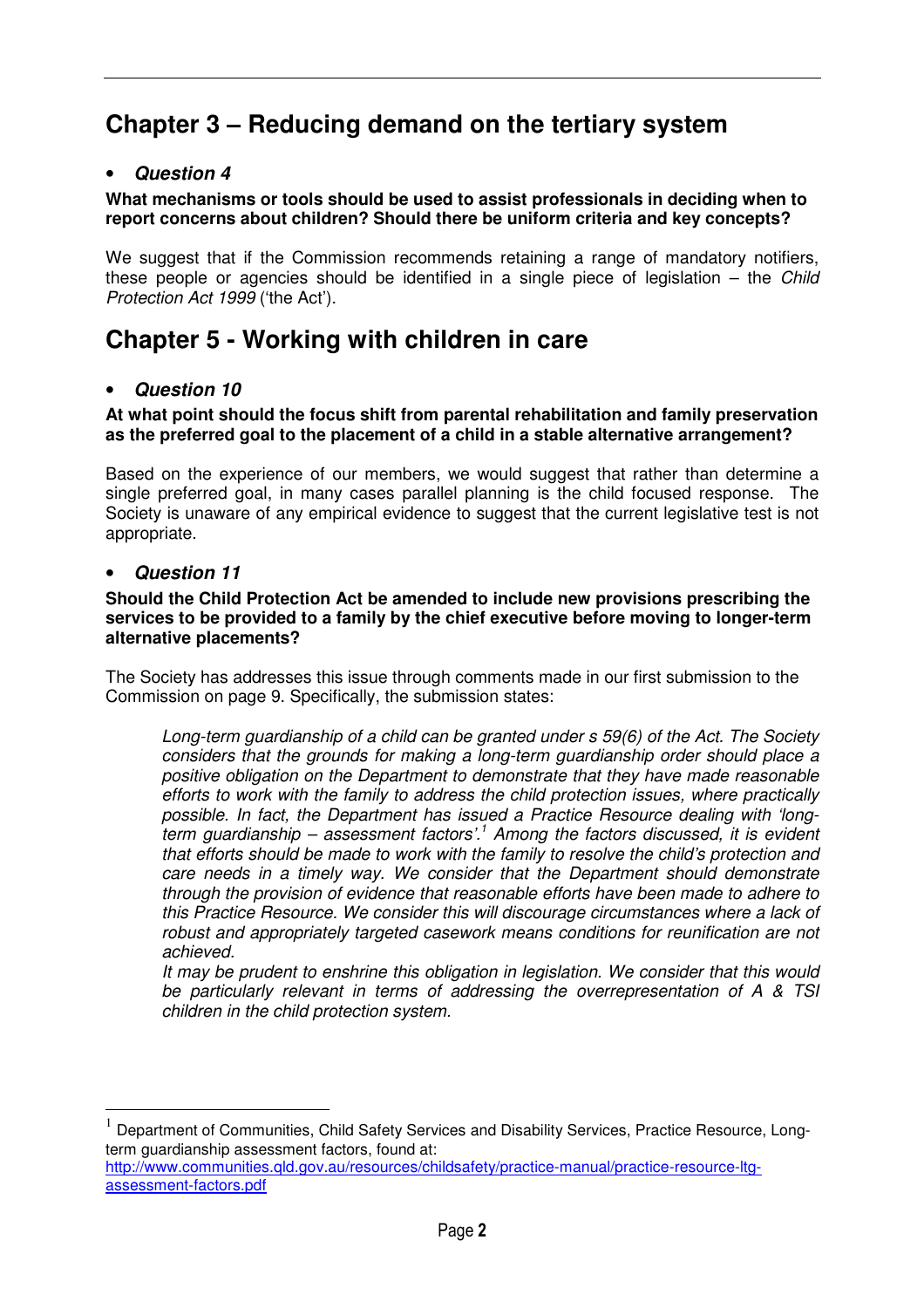The Society considers that the most effective way to ensure appropriate considerations are made before moving to long-term alternative placements is to create a legislative requirement for the court to determine that sufficient efforts have been made by the Department to assist the parents to address the child protection concerns, prior to applying for a long-term order. Given the disparate range of needs with which families may come to the tertiary child protection system, we suggest that the issues could not be properly addressed via an inclusive list of specific services prescribed in legislation.

# • **Question 12**

#### **What are the barriers to the granting of long-term guardianship to people other than the chief executive?**

The Society considers that there may be several issues that could contribute to barriers to the granting of long-term guardianship to people other than the chief executive:

- Inappropriate levels of funding and support available to those 'guardianship carers'. The Society opines that carers may not be prepared to request or agree to the Department bringing applications for them to be long-term guardians without the assurance of assistance. This may be an issue for the Commission to explore further;
- Inadequate oversight due to reduced frequency of case planning required under the Act. Case planning and review for children subject to this type of guardianship order is only required to take place yearly, whereas for children subject to other orders this takes place every 6 months. The implications of this reduced oversight may be an issue for the Commission to explore further;
- Lack of support for guardianship carers to make contact arrangements for children in their care to spend time with their biological family. We consider that this could be addressed by a legislative requirement for Department to facilitate/support and monitor contact approved by them;
- Lack of support for siblings of children placed with guardianship carers to maintain sibling relationships and contact. Our members are aware of situations where the Department considers it is unable to facilitate sibling contact for children whose siblings are placed with guardianship carers, as the guardianship carers are unwilling to support this. We consider that this could be resolved by a legislative provision allowing the Court to attach contact directions to a child protection order;
- Disparity of resources and funding for young people transitioning from the care of guardianship carers, compared to other young people transitioning from out-of-home care. Our members report finding it difficult to determine the difference in resources available to young people and their guardianship carers. This could be resolved by clear policy statements by Department, made publicly available, that set out the similarities and differences in financial support for carers with different types of orders; and
- The Court can only grant long-term guardianship to carers who are not family members, if the carer is nominated by the Department for this (under s61(f)(ii) of the Act). This can create a barrier for young people or their families to seek long term guardianship orders to carers, where the Department has not made an assessment or the assessment is negative. A possible solution would be to create a specific power on adjournment for the Court to direct the Department to assess the suitability of a carer who is proposed by a party to be a guardianship carer. Additionally, we consider that the provision empowering the court on an adjournment to direct that an independent assessment be obtained in appropriate circumstances would be beneficial.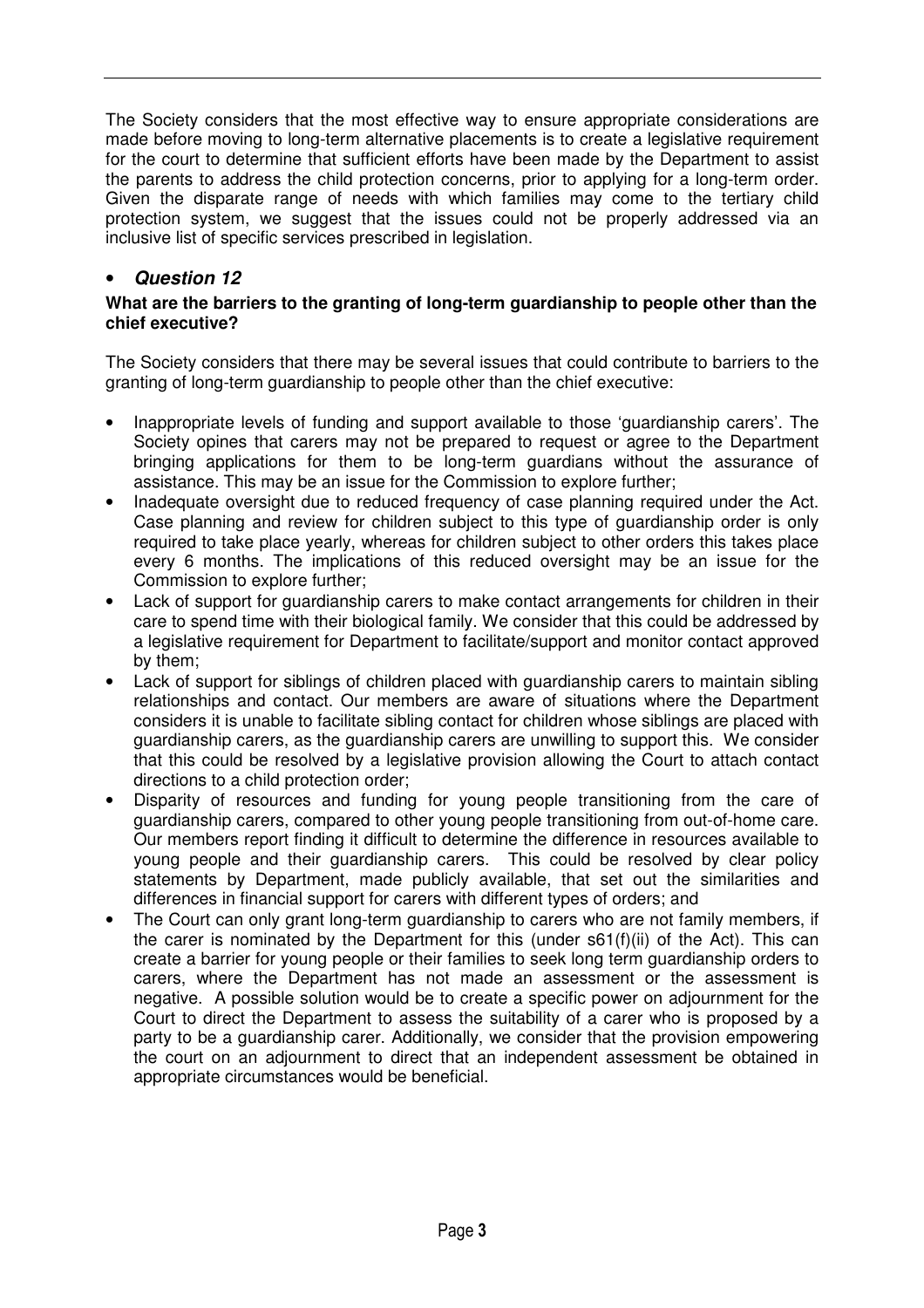# • **Question 13**

#### **Should adoption, or some other more permanent placement option, be more readily available to enhance placement stability for children in long-term care?**

In terms of the proposal for adoption, the Society considers that more evidence may be needed to demonstrate that adoption of children removed from their families due to child protection concerns will have the effect of "increasing emotional security for the child and ensuring stability and continuity for transition to adult life", as proposed in the Discussion Paper.

The Society also considers that the Commission should provide more information on the type of model for adoption that may be proposed. This will assist in making a considered evaluation of whether the option would enhance placement stability in long-term care.

The types of issues that the Society suggests would be important to consider when evaluating adoption would be:

- What benefit accrues to children or carers from an adoption order that would not accrue from the existing order granting long-term guardianship to a carer? We consider that the Commission should investigate why more use is not made of long-term guardianship orders to carers, and address these barriers, rather than attempting to create a new type of order. We also consider that there may be succession implications that would need to be examined, along with any appropriate amendments to the Succession Act 1981;
- What are the rates of notification received and child protection orders made in relation to children and young people who are adopted, and what is the relevance of this data to the Commission's consideration of adoption as an appropriate response in circumstances where permanent out of home care is needed?;
- If adoption orders were proposed, consideration would need to be given to similar issues as have been raised in relation to our discussion herein regarding the long-term guardianship to carers. Particularly, consideration would need to be given to having directions regarding ongoing parent and sibling contact that attach to adoption orders and could be brought back before the Court that made the order where needed; and
- To allow us to respond in more detail on this significant matter, we request that the Commission set out for comment its proposed framework for the increased use of adoption orders in practice.

# • **Question 14**

#### **What are the potential benefits or disadvantages of the proposed multidisciplinary casework team approach?**

The Society has no specific comments on the proposal for a multidisciplinary casework team approach; however we note that this model appears similar to the approach used by Evolve and departmental stakeholder groups.

We refer to and reiterate comments in our previous submissions which highlight the need for young people to have independent advocates throughout the child protection system. For example, in order to address all legal needs of children in care we suggested the following at page 37 of our submission:

The Society is aware of some situations where children have a right to commence civil proceedings for damages arising from incidents that have occurred prior to entering care or whilst they were in the care of the State. Our members report that material disclosed by the Department or filed in proceedings not infrequently contains information suggesting a child in care may need advice in relation to victim of crime compensation, negligence claims (including against the Department), and other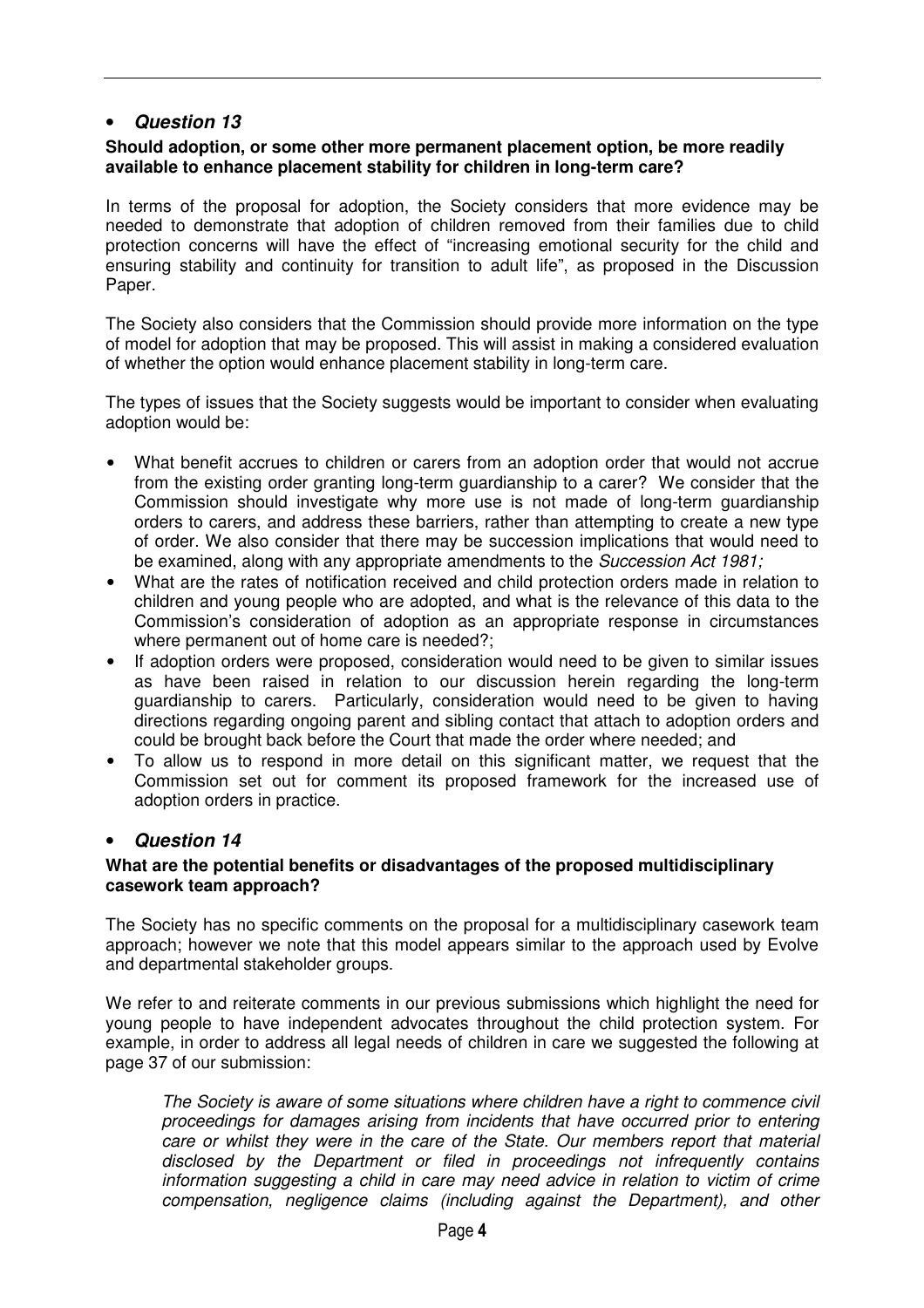matters. In our view, there is a lack of adequate mechanisms, or clarity in relation to such mechanisms, to ensure that young people in the care of the State have access to legal advice and information for these kinds of matters. It appears to our members that there is no systematic way within the Department of identifying and flagging these issues as they arise. We acknowledge the complexities involved, particularly where young people may need to obtain advice about a matter many years after the incident occurred. We consider that identifying these matters is an essential obligation of the Department to children in their care. It is crucial to ensure that the Department can obtain legal advice on the situation at the earliest possible opportunity and arrange for independent advice to be obtained on behalf of the child at an appropriate time given the child's age and the nature of the matter. Young people in care traditionally access legal advice from Legal Aid Queensland and community legal centres, but our members report that these organisations are inadequately resourced to respond to these particular legal needs.

We consider that a viable option for addressing this problem would be the development of a legal needs passport for a child in care. This would be similar to the health passport for a child in care which is retained and updated with new matters and details of action taken over the child's time in care, to then be provided to the child upon exiting care along with the appropriate referrals and support for advice. We consider that the Inquiry should investigate this potential option. This may also require collaboration between the Department and legal service providers (Legal Aid Queensland, community legal centres, and private firms) to develop the necessary casework tools and to ensure that Departmental staff are adequately trained and supported to implement this.

The Society considers that a multidisciplinary approach to casework presents an opportunity to put in place mechanisms such as a legal needs passport to ensure that the legal needs of a child are identified and addressed.

# • **Question 15**

#### **Would a separation of investigative teams from casework teams facilitate improvement in case work? If so, how can this separation be implemented in a cost-effective way?**

Whilst the Society has no comment on the model proposed in the Discussion Paper, we consider that further clarification is needed on how a separation will be implemented effectively. It appears that the following issues remain unclear:

- The extent to which confidentiality of information between investigative and casework teams would be protected;
- How will sharing of information be facilitated with separate structures e.g. information obtained by teams may still need to be considered/assessed by the investigative and assessment teams;
- Where children and families have built positive relationships with investigative workers, does the proposed model provide flexibility in the timing and length of the transition to a casework team; and
- Where there is an ongoing Court proceeding, does the proposed model provide for the investigation team to remain the applicant for the order, or does the responsibility for the Court proceeding also transition to the casework team (and how will this impact on the development of rapport)?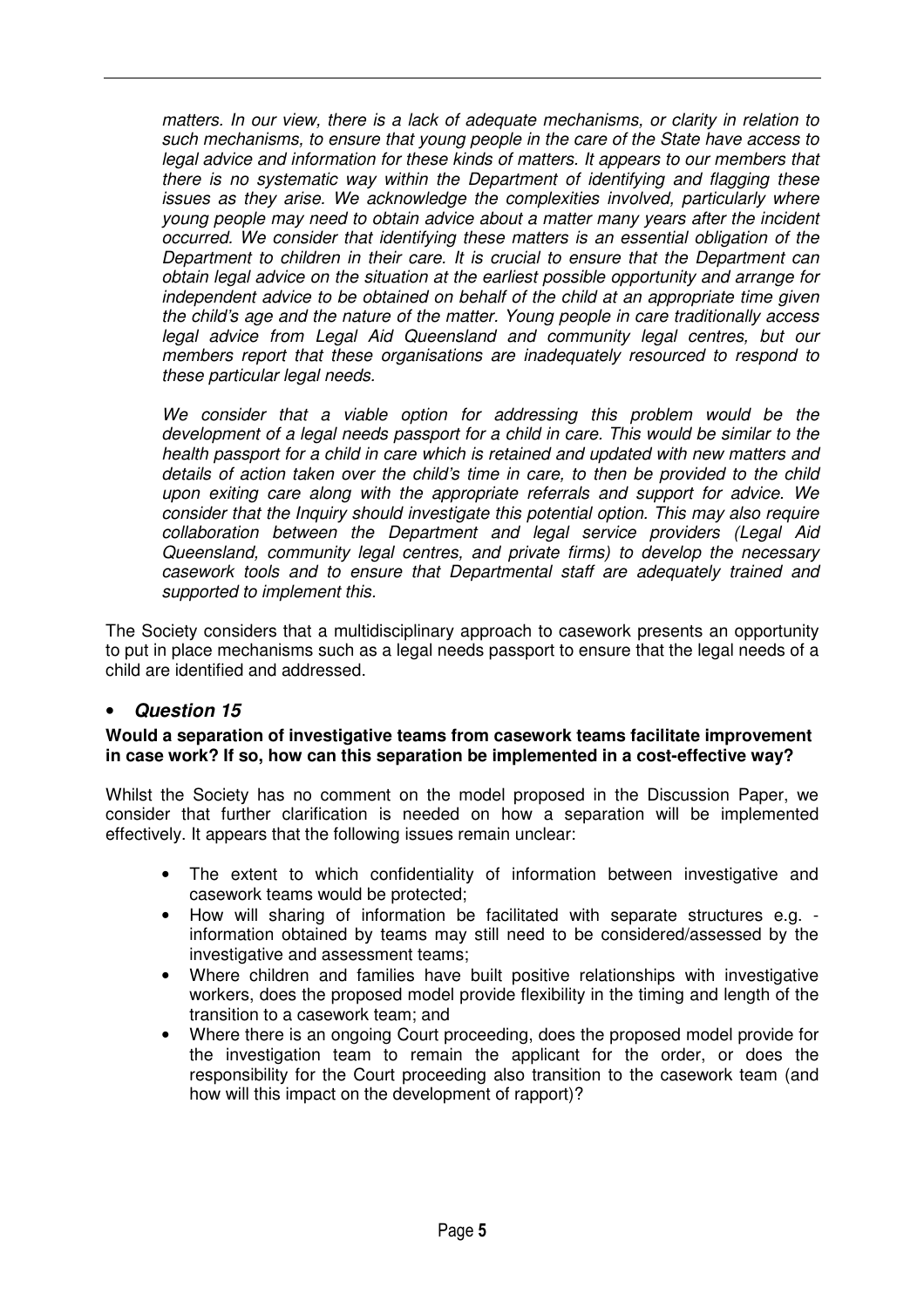# • **Question 16**

#### **How could case workers be supported to implement the child placement principle in a more systematic way?**

The Society notes that one important issue is that there appears to be a lack of available culturally appropriate placements. Therefore, this is perhaps an issue which needs to be addressed in order for case workers to be able to implement the child placement principle in a more systematic way. The Society is not aware of any changes to the legislative arrangements that would resolve problems such as this.

# • **Question 17**

#### **What alternative out-of-home care models could be considered for older children with complex and high needs?**

The Society has considered the evidence of a number of different stakeholders on the issue of adoption of a therapeutic secure care model for the child protection system.

We note the evidence of police officer Mr Peter Waugh.

It appears from the course of Mr Waugh's comments that secure care is suggested as a solution to reduce the call-outs of police to facilities and to deter breaches of facilities' rules, even while acknowledging that many occasions do not involve matters of criminality. We question whether secure care is the appropriate way to respond to these concerns. The Society has provided information to you in our submission on page 33 regarding the work of the Committee of Stakeholders to address the very same issues of reducing police call-outs and appropriate behaviour management. We consider that these should continue to be the subject of consideration by all stakeholders involved to determine the most appropriate and balanced approach to addressing these issues. The Society questions whether a secure care model, which would severely affect the rights and liberties of young people who have not broken the law, is the most appropriate response to the issues explored in Mr Waugh's evidence.

Particularly, the Society questions why an order is required to address difficult or socially undesirable behaviour specifically of children and young people, when no such order exists for adults. We suggest that the evidence led in Commission hearings points to the need for better placement matching and more flexible and responsive placements that meet children and young people's care and protection needs, rather than the need for an order allowing for the detention of young people in care specifically.

The Society has also considered the submission of the Royal Australian & New Zealand College of Psychiatrists in relation to secure residential care at pages 22-24. In particular the submission states:

Therapeutic management of such young people requires long-term placements (12 to 24 months or more) in a therapeutic facility where their emotional, psychological and educational/learning needs can be met through the establishment of relationships with highly skilled and supported care staff and their externalising behaviours (such as aggression) can be safely contained and managed. Due to their lack of insight and absconding behaviour, these facilities must be secure. Currently, the only framework in Queensland for secure detention is the criminal justice system and incarceration in Youth Detention Centres. Young people can only access this when they have a significant criminal history, so are far down the criminal trajectory and change is difficult to achieve.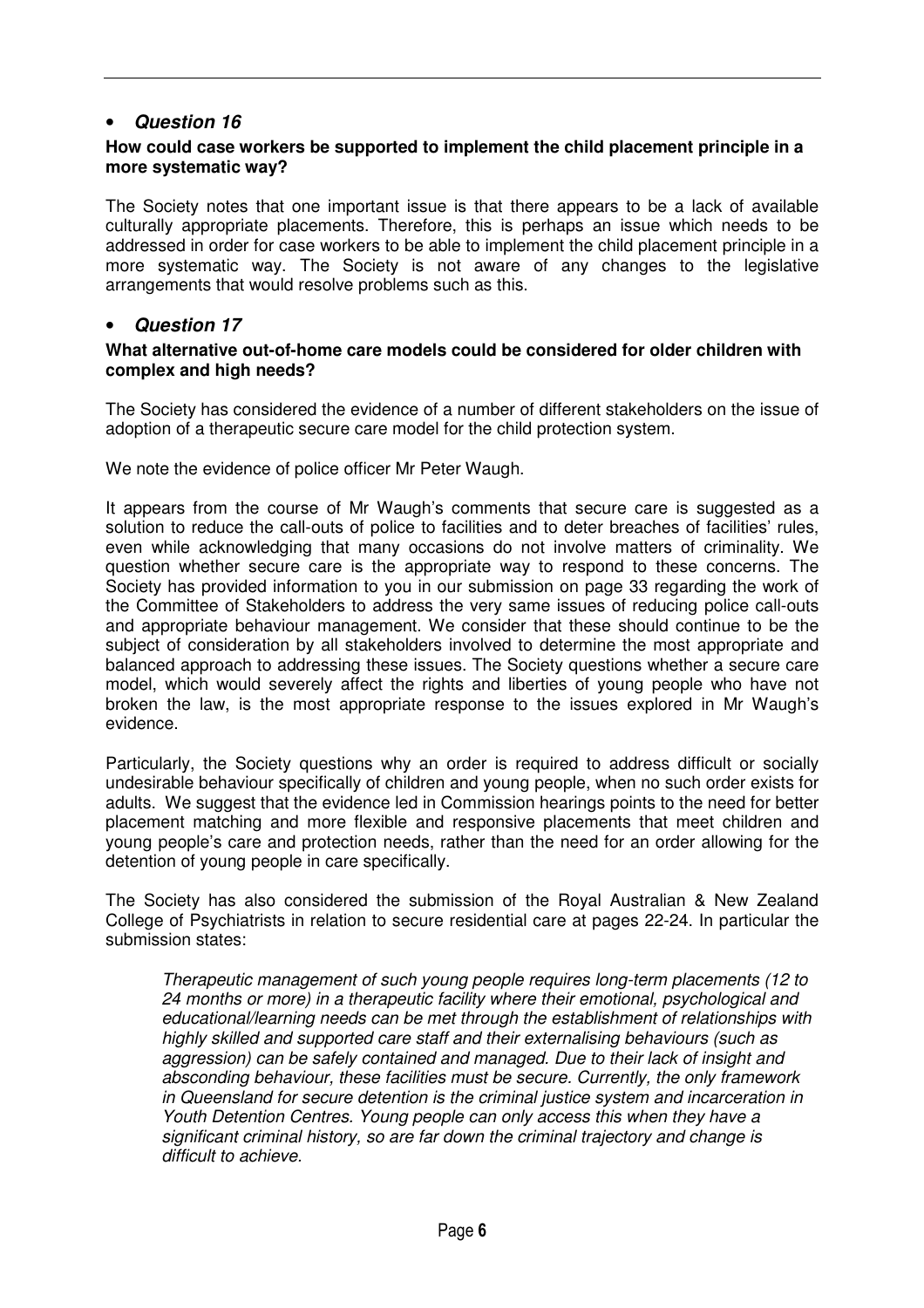**We recommend that the inquiry consider alternative models for these young people for example the "secure children's home" model that is used in the United Kingdom. Such models provide secure therapeutic facilities for such young people where they can receive the therapeutic help that they need before they are on a trajectory towards long-term incarceration in the adult prison system. The criteria for secure children's home placements are in relation to the child's risk and welfare, not their offending; and the aim is explicitly therapeutic.** 

The submission does not point to any empirical evidence to demonstrate that the United Kingdom "secure children's home" model is providing better outcomes for young people than residential care facilities. The Society requests further information on how this model has been evaluated. The Society is also particularly concerned about the proposal which could see older young people subjected to secure care arrangements for long periods of time (12-24 months or more). Whilst we understand the benefits that therapeutic interventions may bring, these long time periods will be a significant intrusion into a young person's rights in a situation where the young person is not detained for criminal or mental health reasons- but solely as a response to the child's risk and welfare needs.

The Society considers that the Commission should be cautious in considering whether to adopt a secure care model. After having considered the evidence presented, the Society does not consider that an adequate case has been made out for the adoption of a secure care model in Queensland. Mechanisms already exist for detaining children and young people under the Mental Health Act 2000 and it is unclear from the evidence before the Commission why this mechanism is inadequate for responding to young people in care who are unwell, and if it is, why flaws in the existing system cannot be identified and addressed.

The evidence presented does not explore why the available mechanisms through the youth justice and mental health systems is considered to be inadequate for this group of children specifically. Further, there appears to be a lack of evidence to demonstrate that a secure model will in fact result in better outcomes for this group of children. We consider that further information is necessary before this option can be considered.

The Society also notes that, undoubtedly, there will be significant cost consequences if a secure care model is to be recommended. The Society considers that a costs/benefit analysis should be investigated to determine whether this option is viable. Empirical evidence showing that secure care models, currently in operation in various states in Australia and overseas, are economically and therapeutically effective would be essential for the Commission to investigate.

However, if the Commission will be recommending this as an option for reform, the Society considers that substantial protections must be built in to ensure a model which best protects the rights of children. We consider that the following issues would be important for the Commission to consider:

- Applications should be made and considered by the Supreme Court of Queensland, to ensure a high level of judicial oversight on applications (we understand this is how the jurisdiction operates in New South Wales);
- There must be a clearly articulated purpose and timeframe for contained treatment outlined in an application, and a statutory limit on the number of days which a young person can be placed in the facility (for example, in Victoria the period must not exceed 21 days and in exceptional circumstances can be extended for one further period not exceeding 21 days<sup>2</sup>);

 $\overline{a}$ 

<sup>2</sup> Section 173, Children, Youth and Families Act 2005 (Vic)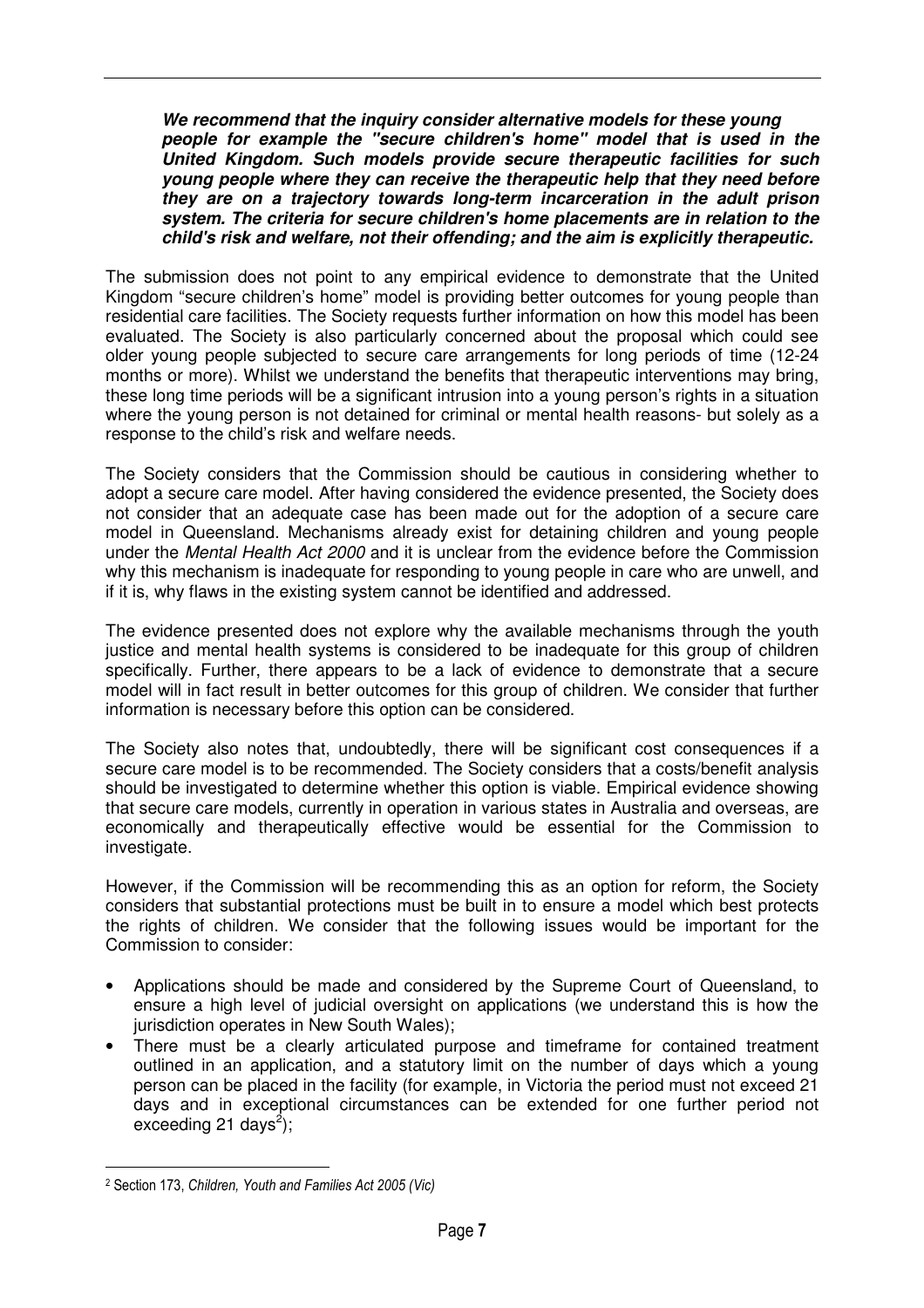- There should be clearly defined criteria for when the applicant can bring the application;
- Reflecting on the historical abuse of care and control orders, it should be clearly provided for in legislation that patterns of sexual behaviour cannot be a basis for a secure care order;
- The applicant must be able to demonstrate that all alternatives to secure care have been considered and where appropriate attempted, before the secure care application is made;
- Young people and their families must be given access to legal representation;
- Young people and their families must be involved in the decision making process and in the plans for treatment;
- Culturally appropriate placements and treatment must be available for Aboriginal and Torres Strait Islander young people;
- Culturally appropriate placements and treatment must be available for culturally and linguistically diverse young people;
- Complaint and review mechanisms must be in place for the young person and his or her family;
- External independent assessors should be legislated for to inspect and oversee the management of these orders; and
- An age restriction should be in place to ensure only older children can be subject to an order (e.g. - only young people aged 15 to 18 years of age).

# **Chapter 6 - Young people leaving care**

# • **Question 18**

 $\overline{a}$ 

#### **To what extent should young people continue to be provided with support on leaving the care system?**

The Society would like to make a brief comment here regarding research showing a link between homelessness and young people leaving care.<sup>3</sup> The basis of this comment is that our members observe in criminal law practice the connections between young people having a care experience, homelessness, and having contact with the criminal justice system. This has been confirmed in research showing the link between child maltreatment and juvenile offending.<sup>4</sup> We suggest research and evidence regarding the outcomes for young people transitioning from care should be considered when assessing support needs of young people leaving the care system.

We also note that the following has been stated in Judy Cashmore's paper, 'The Link Between Child Maltreatment and Adolescent Offending: Systems Neglect of Adolescents' in 2011:

The final transition that young people in care make - leaving care - may also make them vulnerable to involvement in the criminal justice system, and if it occurs after the age of 18, they are then subject to the adult rather than the juvenile justice system (Taylor, 2006). US and Canadian research as well as several English and Irish studies have indicated that care leavers are over-represented in the criminal justice system (Courtney & Dworsky, 2006; Cusick & Courtney, 2007; Jonson-Reid & Barth, 2000a; Kelleher, Kelleher, & Corbett, 2000; Taylor, 2006). A recent Australian report (McDowall, 2011) has also indicated that a large proportion of young people leaving

<sup>3</sup> Australia's Homeless Youth report, National Youth Commission, 2008 found at: http://www.abc.net.au/tv/oasis/report/report.htm

<sup>4</sup> 'Juvenile offending trajectories : pathways from child maltreatment to juvenile offending, and police cautioning in Queensland', 2005, Susan Dennison, Anna Stewart and Emily Hurren, found at:

http://www.criminologyresearchcouncil.gov.au/reports/200304-35.pdf; 'The Link Between Child Maltreatment and Adolescent Offending: Systems Neglect of Adolescents', 2011, Judy Cashmore found at: http://www.aifs.gov.au/institute/pubs/fm2011/fm89/fm89d.html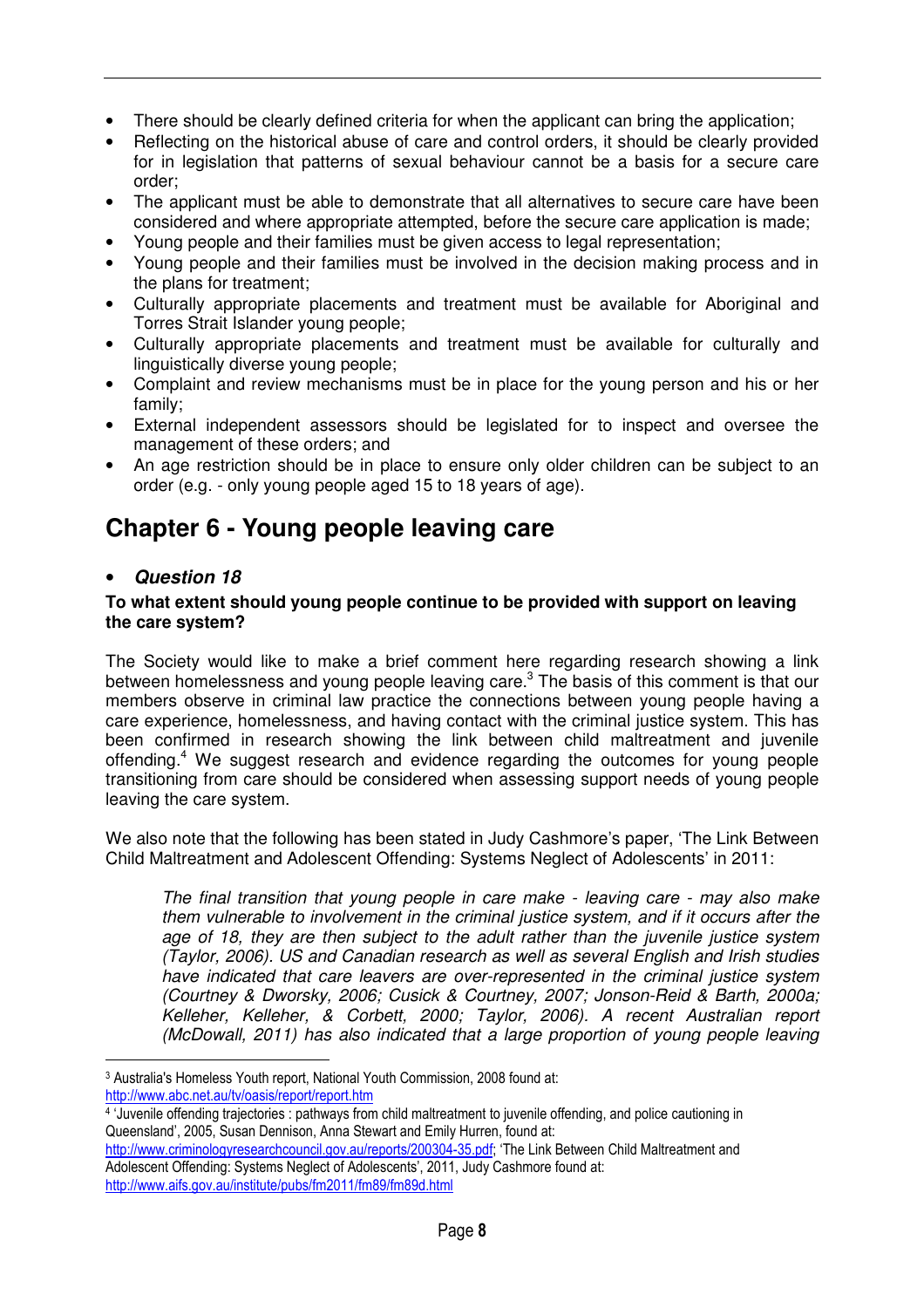care (60%) are doing so without a leaving care plan and with inadequate support in terms of accommodation, employment prospects and sources of social and emotional support. The lack of formal support and supportive relationships at an age when most of their same-age peers not in care are still living at home leaves these young people vulnerable to homelessness, unemployment, mental health issues, and drug and alcohol abuse problems, and there is a greater likelihood that they will commit offences, partly at least for survival purposes (Taylor, 2006).<sup>5</sup>

We submit that this highlights the need for additional support, and prioritisation of young people exiting the care system in accessing government services- whether the age for exiting care is raised or not.

# **Chapter 7 - Addressing the over-representation of Aboriginal and Torres Strait Islander children**

# • **Questions 21-25**

The Society refers to and reiterates our comments in our previous submission regarding the importance of having Aboriginal and Torres Strait Islander families and communities as central participants in decision-making and in any reforms proposed.

# **Chapter 8 - Workforce development**

# • **Question 26**

 $\overline{a}$ 

#### **Should child safety officers be required to hold tertiary qualifications in social work, psychology or human services?**

The Society has commented on page 28 of our first submission that additional support is required for departmental officers by being able to access early legal advice:

Early and ongoing legal advice for the Department. As highlighted by the Victorian Cummins Inquiry Report, child safety officers often are tasked with preparing legal documents. We consider that if the appropriate early legal advice and litigation support is obtained this will enhance the quality of documents, resulting in the parties and the court being better informed, child safety officers having more time to devote to casework tasks, and ultimately producing better outcomes for children and young people.

The Society reiterates these comments in the context of this question.

In relation to the qualifications of child safety officers generally, the Society notes that when child safety officers are required to give evidence on behalf of the Department, the weight given to their evidence may be affected by their qualifications.

<sup>5</sup> 'The Link Between Child Maltreatment and Adolescent Offending: Systems Neglect of Adolescents', 2011, Judy Cashmore found at: http://www.aifs.gov.au/institute/pubs/fm2011/fm89/fm89d.html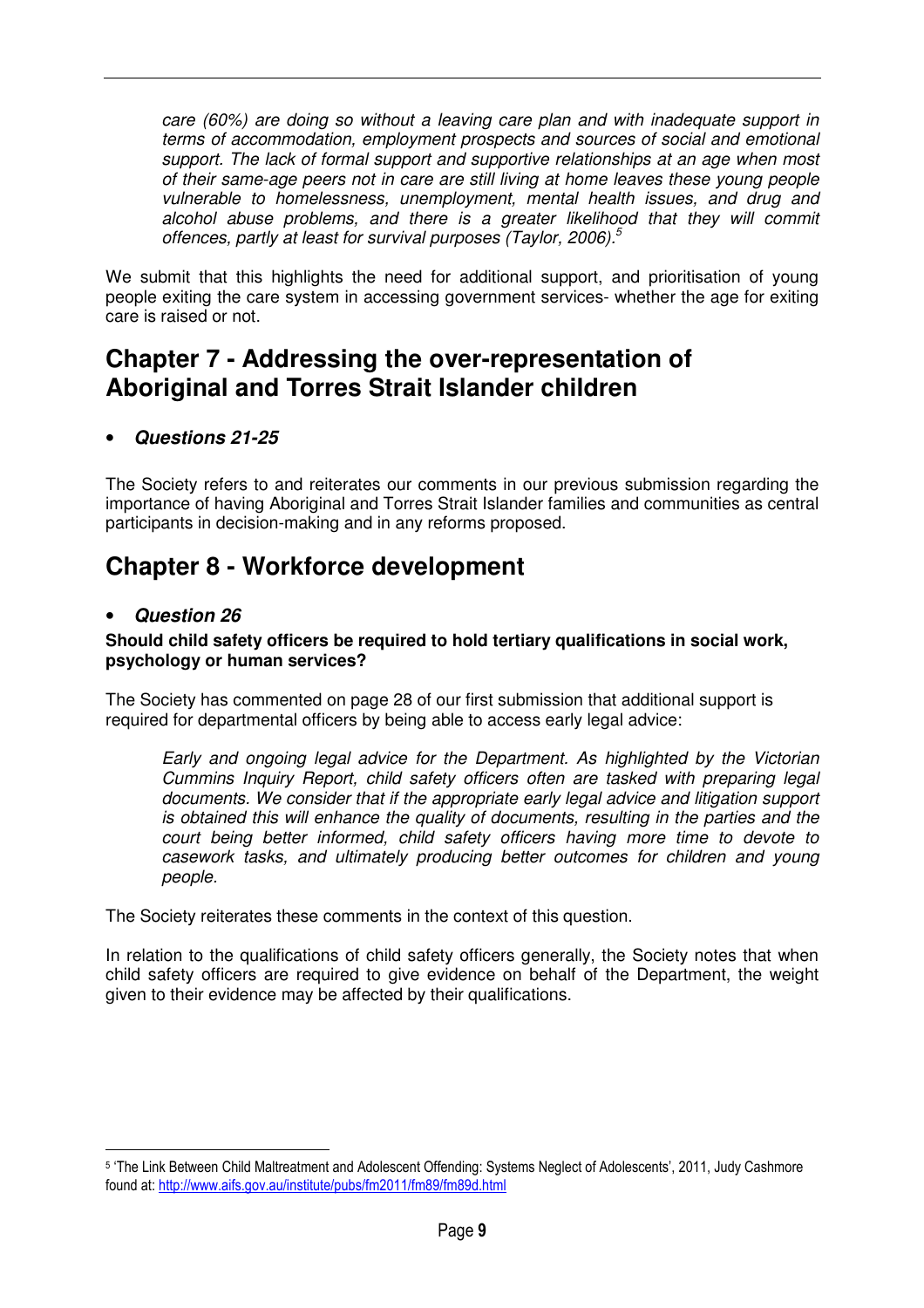# **Chapter 9 - Oversight and complaints mechanisms**

# • **Question 32**

#### **Are the department's oversight mechanisms – performance reporting, monitoring and complaints handling – sufficient and robust to provide accountability and public confidence? If not, why not?**

Previous reforms introducing legislative structure for family group meetings and case planning have enhanced processes within the Department. Regrettably, there is little accountability when commitments made by the Department in case planning are not met, except where the matter is currently before the Childrens Court.

We refer to comments made in our previous submission regarding our concerns with the limited number of decisions that can be reviewed at page 19:

The Society is also concerned that as there are a limited number of reviewable decisions allowable by QCAT under the Child Protection Act 1999 and the Adoption of Children Act 1964, there is reduced accountability for persons making decisions about children and young people. The Society notes with concern that there are relatively few applications for review in QCAT. This demonstrates a considerable disparity with the number of children the subject of child protection orders, the number of reviewable decisions being made and the large numbers of complaints that are made to the Commission for Children, Young People and Child Guardian. Our members also anecdotally report that there are very few instances of children participating in QCAT, as compared to the former Children Services Tribunal. We are unaware of why this might be the case and consider that this may be a matter for the Inquiry to investigate.

We consider that expansion of review mechanisms available should be considered.

# • **Question 34**

#### **Are the external oversight mechanisms – community visitors, the Commission for Children and Young People and Child Guardian, the child death review process and the Ombudsman – operating effectively? If not, what changes would be appropriate?**

The Commission for Children and Young People and Child Guardian has the power to apply for review of reviewable decisions (s370, Commission for Children and Young People and Chid Guardian Act 2000). The Children's Commissioner provided evidence on 23 August 2012 that they have never exercised this power. The Commission may wish to identify the barriers and solutions to this.

In this context, where there has been a request for action to the Department to act under s14 of the Act, and the Department decides to refuse the request, we consider that the Department should be required to notify the person making the request of the power to seek review by the Children's Commission, providing the Children's Commission contact details.

# • **Question 35**

## **Does the collection of oversight mechanisms of the child protection system provide accountability and transparency to generate public confidence?**

On pages 42-44 of our previous submission, we have detailed the lack of statistical information on various aspects of the child protection system. We consider that the Commission should consider recommendations to strengthen public accountability through the provision of recording and publishing statistical information.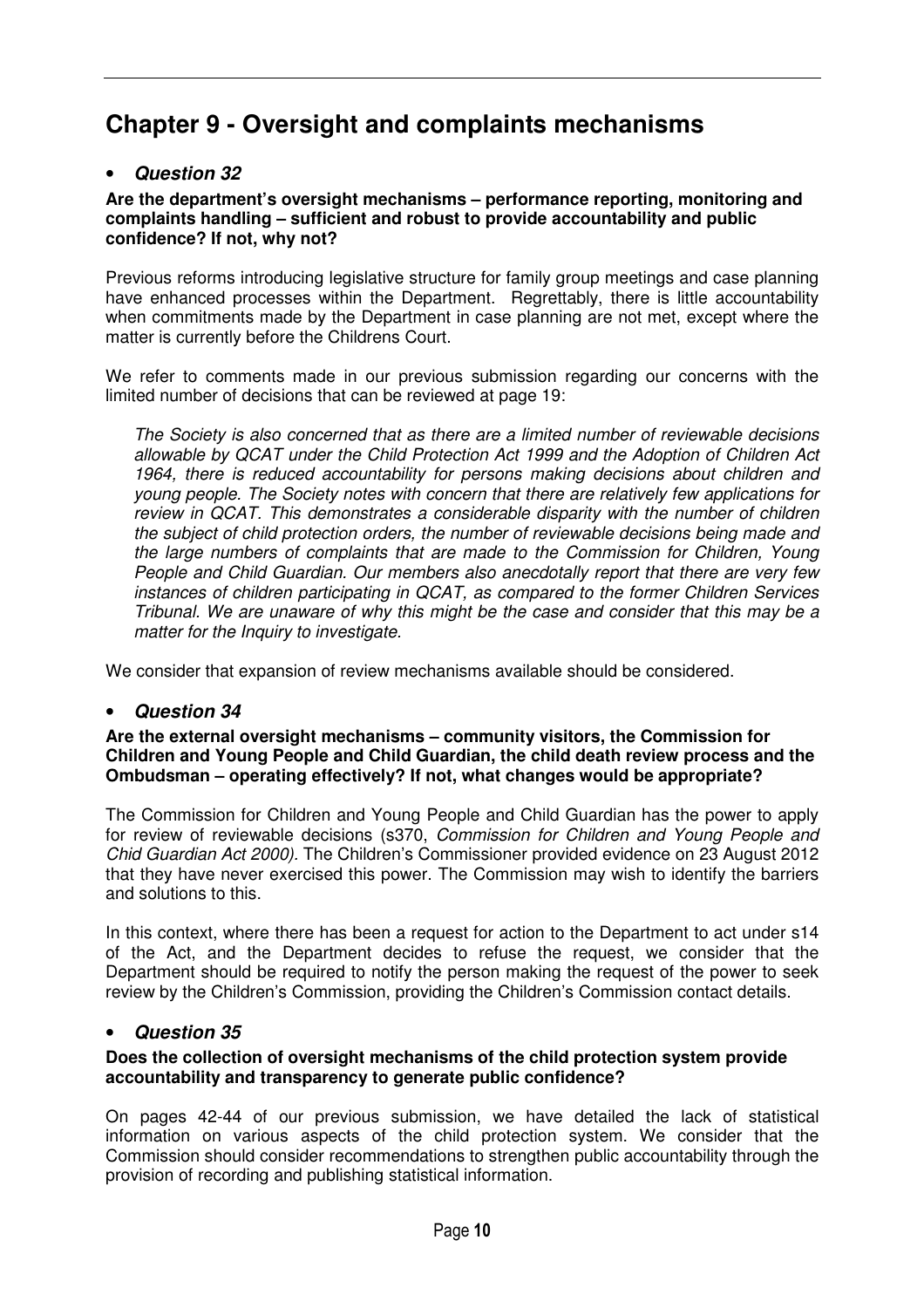As stated in our previous submission at page 45, the Society considers that the publication of clear information regarding the resolution of complaints will contribute to greater accountability and transparency:

The Society notes the CCYPCG receives complaints about areas of concern, however there appears to be little publication or reporting in how complaints are resolved. The Society considers that this would be of assistance for both the community and the sector generally and will assist in keeping children out of the system. Publicly accessible information about the resolution of complaints will in our view promote confidence in the effectiveness of the Commission as an oversight mechanism.

# **Chapter 10 - Courts and tribunals**

# • **Question 37**

## **Should a judge-led case management process be established for child protection proceedings? If so, what should be the key features of such a regime?**

The Society supports the development of a judge-led case management process for child protection proceedings. Item 8 (pages 27-30) of our previous submission is dedicated to providing suggestions for enhanced case management court processes. From this, we reiterate that we have called for the following key features of case management:

- Development of a body of practice directions and case management processes to deal with operational issues;
- Legislative reform to enhance case management for court ordered conferences;
- An approach that would allow an opportunity in the early stages to either avoid proceedings through a mediated outcome or resolve proceedings very early and then would also allow another opportunity to resolve the matter when all evidence has been filed with the court;
- An approach that is child-inclusive and provides meaningful opportunities for alternative dispute resolution;
- Enhancement of the inquisitorial role of the Childrens Court, which would underpin a proactive case management approach

# • **Question 38**

 $\overline{a}$ 

## **Should the number of dedicated specialist Childrens Court magistrates be increased? If so, where should they be located?**

In our previous submission, the Society has supported expanding the existing specialist structure (page 39 onwards). The Society considers that statistical information could be used to determine where the most need would be for more specialist magistrates. For example, the 2011/2012 Magistrates Court Annual report indicates that the following jurisdictions appear to have high numbers of child protection applications made:

- Beenleigh (10.75% of state total child protection applications)
- Brisbane (12.21% of state total child protection applications)
- Cairns (8.29% of state total child protection applications)
- Ipswich (7.97% of state total child protection applications)
- Southport (7.81% of state total child protection applications) $<sup>6</sup>$ </sup>

<sup>6</sup> Magistrates Court Annual Report 2011/2012, Appendix 4, page 46, found at: http://www.courts.gld.gov.au/ data/assets/pdf\_file/0003/167934/mc-ar-2011-2012.pdf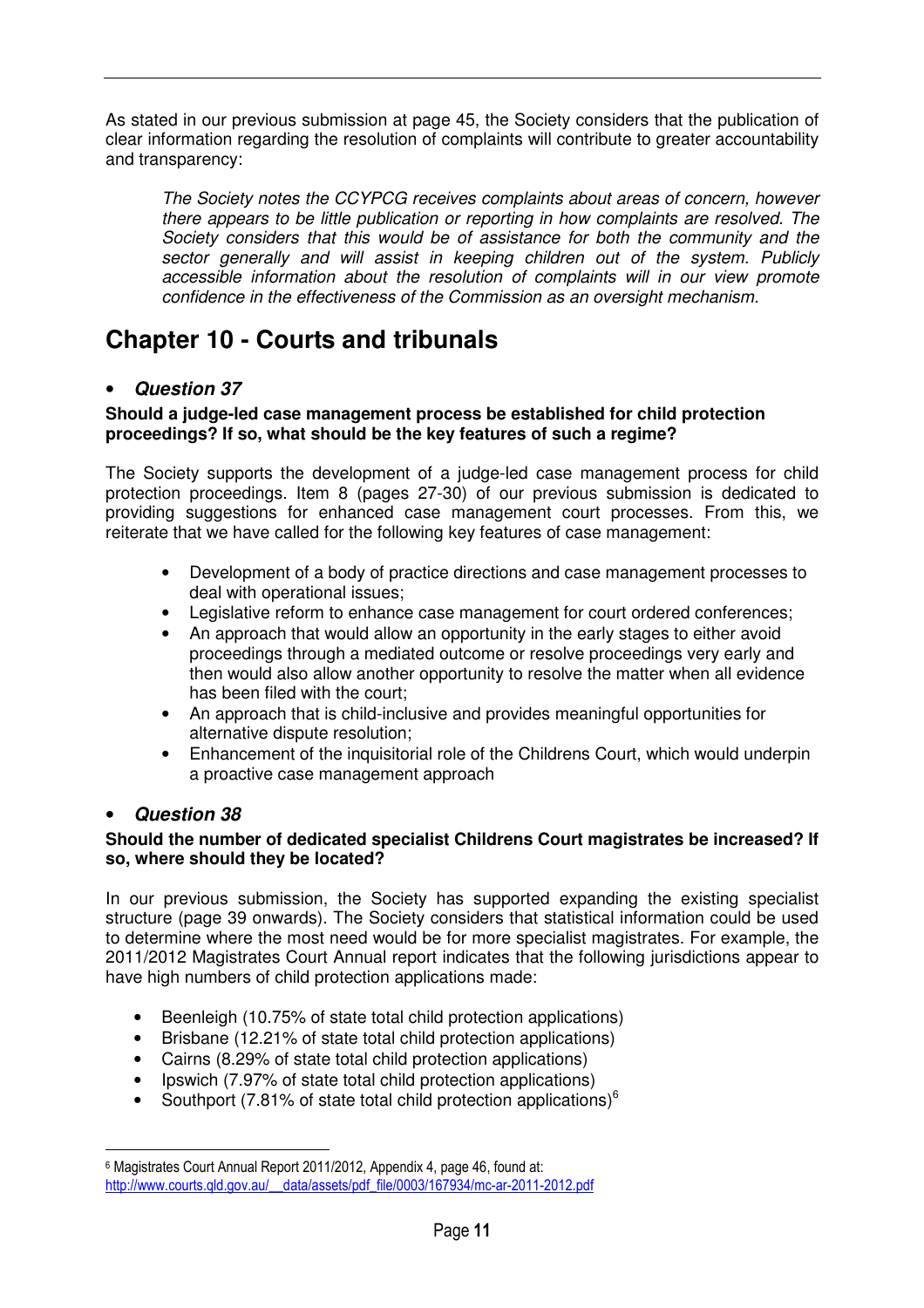We consider that the Commission is well placed to investigate jurisdictions which appear to have urgent need for increased court resourcing and make recommendations for the appointment of specialist magistrates accordingly. We would support careful consideration being given to these matters, to ensure that resources are not inappropriately removed from other areas of the Court system to support this proposal. Given Queensland's geography, it appears to the Society that consideration could be given to providing for any additional specialist magistrates appointed to undertake circuits dealing with children's matters.

# • **Question 39**

#### **What sort of expert advice should the Childrens Court have access to, and in what kinds of decisions should the court be seeking advice?**

The Society suggests on page 19 of our previous submission that, where child protection court proceedings are on foot, applications in QCAT should be transferred to the court so that there is one decision-maker for the matter. To achieve this, it is appropriate for experts from a range of professional disciplines to be available to the court. The Society suggests that these experts should be available to the court more generally in child protection proceedings.

There may be scope for expert advice to be sought for contained issues in which a Magistrate may consider that advice would assist. For example, if interim orders regarding contact and placement are in dispute, an expert report may assist in resolving the matter. However, we suggest that the complex nature of child protection matters are such that a wide range of expertise to inform decision-making is required, and perhaps matters could revert to the court to decide when it is appropriate to enlist this expert advice. The Society considers that it may be useful for guidelines to be developed that would assist the exercise of this discretion. These guidelines could provide assistance to judicial decision-makers in a similar way to our proposal that non-exhaustive guidance could assist with consistency and strengthen utilisation of the appointment of separate representatives (discussed at page 21 of our previous submission).

Should a report be required to assist the Court with expert advice, we also consider that an issue which may need to be clarified is which party would be responsible for taking the lead in briefing report writers in this situation. It appears that this is a matter that could appropriately be left to the discretion of the Court in individual matters.

# • **Question 40**

**Should certain applications for child protection orders (such as those seeking guardianship or, at the very least, long-term guardianship until a child is 18) be elevated for consideration by a Childrens Court judge or a Justice of the Supreme Court of Queensland?** 

As noted in the Discussion Paper, the Society's previous submission stated:

The Society has also considered whether any applications for child protection orders should be heard by the Childrens Court of Queensland convened by a judge. Given the seriousness and significance of these orders for children and their families, perhaps there would be some benefit in these decisions lying with the higher jurisdiction. We note that a provision allowing for this would be comparable to s 77, Youth Justice Act 1992 where a Magistrate is to refrain from exercising its jurisdiction to determine an indictable offence unless it is satisfied that the charge can be adequately dealt with summarily by the court. Also s 39, Federal Magistrates Act 1999 and Rule 8.02, Federal Magistrates Court Rules 2001 provide for the factors to be considered when transferring a matter from the Federal Magistrates Court to the Federal Court or the Family Court. We consider that there should be capacity for a Magistrate to determine that a particular application is so complex and serious that it should instead be heard by a judge. This could occur by application of a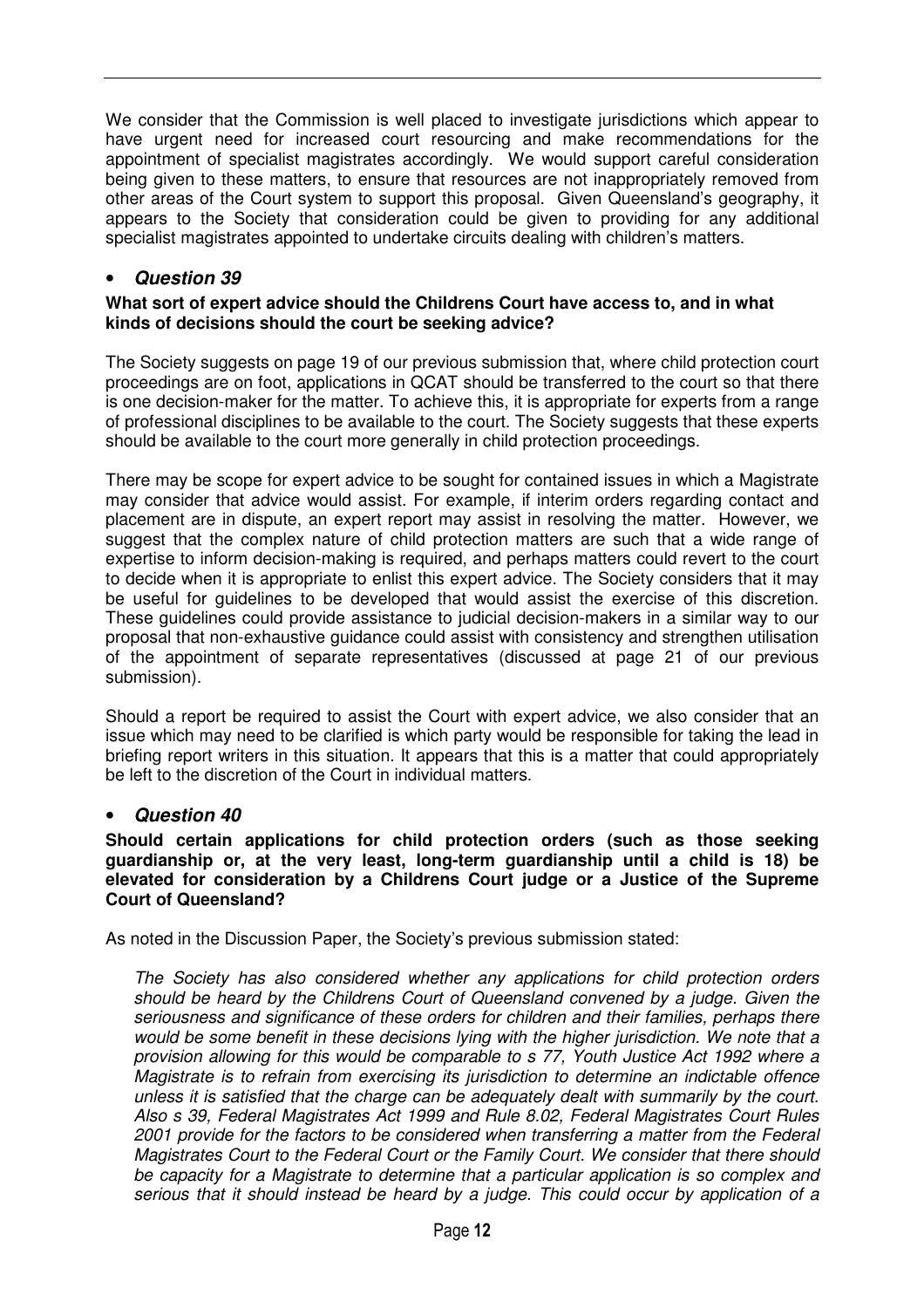party to the proceedings, or on the Magistrate's own motion. We note that any legislative provision allowing for this determination may benefit from a non-exhaustive set of criteria to guide the use of this discretion. For example, such a set of criteria might refer to the length and intrusiveness of the application.

Clearly, the Society agrees that long-term guardianship applications should be elevated to a higher jurisdiction. The Society has briefly considered whether these types of applications should go to the Childrens Court of Queensland or the Supreme Court of Queensland at first instance. The Society considers that the Childrens Court would provide a more accessible and cost-effective forum for these applications to be decided in. Also, it is likely that the judges hearing these decisions will be experienced in dealing with these matters given the Childrens Court's jurisdiction to hear child protection appeals and youth justice matters. However, the Society would not object if it is considered that these applications should be heard by the Supreme Court.

## • **Question 41**

#### **What, if any, changes should be made to the family group meeting process to ensure that it is an effective mechanism for encouraging children, young people and families to participate in decision-making?**

The Society considers that increased funding for legal practitioners would greatly assist in encouraging children, young people and families to participate in decision-making in family group meetings. We reiterate the comments we have made in our first submission at page 17:

First, we consider that there should be funding available for family group meetings regardless of whether court proceedings are on foot. Our members understand that Legal Aid Queensland currently only allows funding for legal representation at one family group meeting per child per year. This is insufficient considering that case plans are reviewed every 3 or 6 months. If legal representation was available at these meetings, matters would be less likely to come back to court. Where matters did return to court, the issues in dispute would be significantly narrowed which would reduce the length of time matters remain before the court as part of an application to extend or revoke and vary orders. Therefore, in the long run we consider that it would be a cost effective measure to allow for funding for all family group meetings, regardless of whether court proceedings are on foot or not.

We also consider, as stated at page 22 of our previous submission, that separate representatives meeting or consulting with a child prior to each substantive event in child protection proceedings (including family group meetings) enhances the views of the child being heard.

#### • **Question 42**

#### **What, if any, changes should be made to court-ordered conferences to ensure that this is an effective mechanism for discussing possible settlement in child protection litigation?**

The Society reiterates our comments in our first submission regarding the need for a case management approach to court-ordered conferences. In particular, our position is as follows:

The Society considers that the case management of court ordered conferences can be enhanced. Whilst the Childrens Court Rules 1997 contain various guidelines, Item 2 of this submission highlights some deficiencies of these Rules. In our view, there is a need for a stronger legislative framework to enhance the effectiveness of court ordered conferences:

• Clarity on the model and timing of court ordered conferences in the process;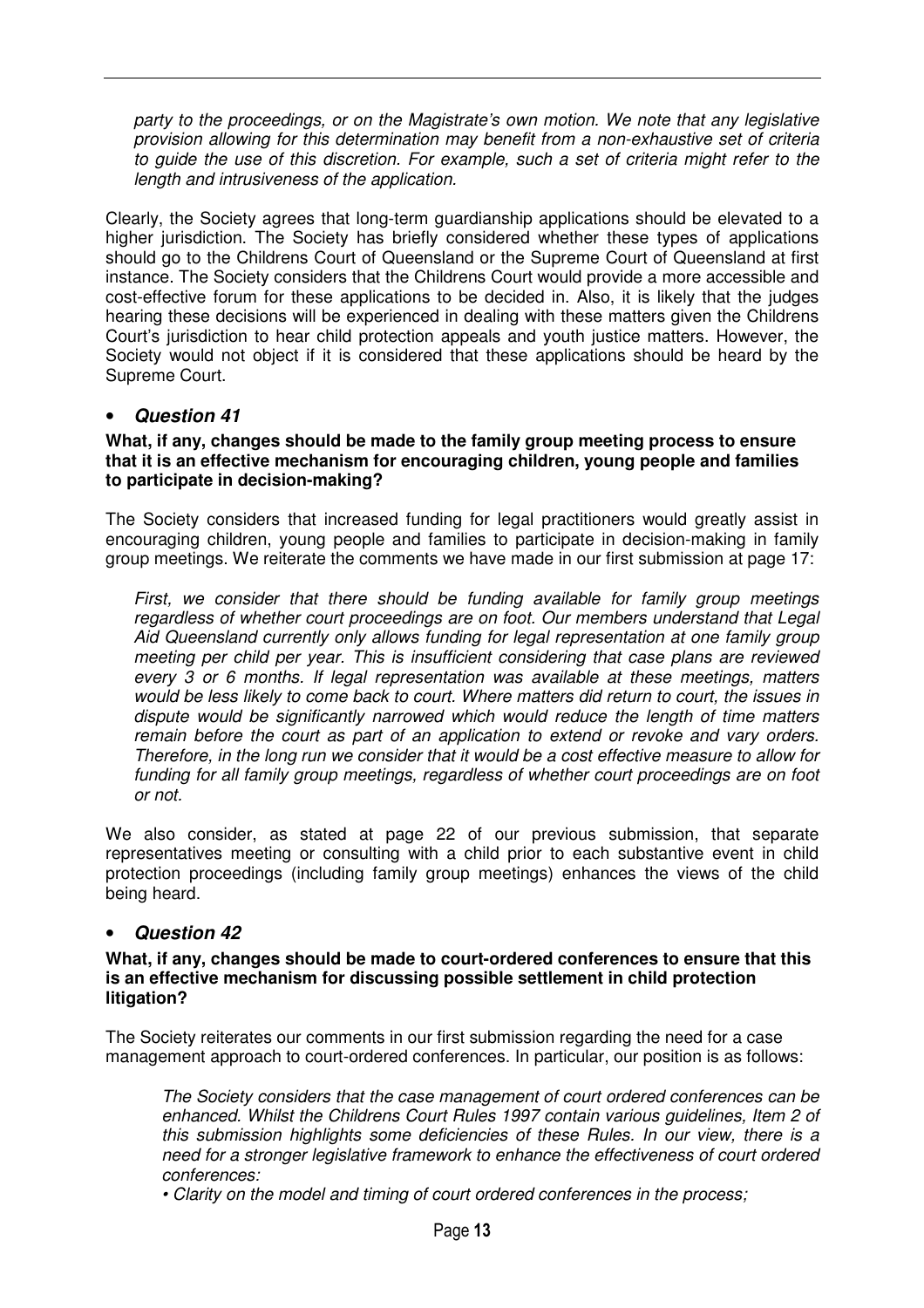• Consideration of the need for full and current disclosure of the Department's case prior to the court ordered conference;

• Consideration of an early court ordered conference to identify and narrow the legal issues involved. Early court ordered conferences would provide a useful forum for parties to assist the court by identifying and agreeing where possible on the application of case management issues identified above to the particular case. This could also potentially prepare parties for the interim hearing on contact and custody issues. However, the Inquiry may also wish to consider the impact that this might have on family group meetings; and

• Consideration of a pre-trial court ordered conference, later in the litigation process, to narrow the legal issues prior to the final hearing.

We also note our comments regarding the need for funding after a court ordered conference has been held:

Second, our members report that there is a lack of funding available for matters after a court ordered conference has been held in a court proceeding. It is important to highlight that in our members' experience, parties are not required to file up to date material with the court in preparation for a court ordered conference. Generally, filing dates are only set when a matter is listed for hearing after a conference and dates are often shortly before the hearing itself. Therefore, it appears that when Legal Aid Queensland is considering the merit of funding a party immediately following a court ordered conference, the funding decisions are based on out of date or incomplete material.

Parties do not always have the benefit of legal representation after the conference, due to the constraints of legal aid funding. This may make it very difficult for unrepresented parties to consider additional matters raised on the evidence in the lead up to a final hearing. In our view, if funding was continued after this point, often issues that have been raised during a conference may be further developed and resolutions reached. Further legal advice may in fact resolve contentious matters by consent, instead of proceeding to hearing, especially if there was consideration to having a second conference.

We consider that enhanced funding will greatly assist in ensuring that court ordered conferences are an effective mechanism for resolving matters.

#### • **Question 43**

#### **What, if any, changes should be made to the compulsory conference process to ensure that it is an effective dispute resolution process in the Queensland Civil and Administrative Tribunal proceedings?**

The Society has provided some feedback regarding the compulsory conference process in our previous submission at page 24:

- It is the experience of our members that generally, the Department will provide lengthy reasons for decision in response to a QCAT application by a parent or child. However, these reasons are often not received until shortly before the compulsory mediation. A delay in obtaining reasons can place vulnerable clients at further disadvantage, as there is a limited amount of time to consider what is often voluminous or complex material. These clients are also expected to be ready to respond to those reasons during a compulsory conference, despite the short time frames;
- Our members' experience is that Compulsory Conferences often yield mixed results, perhaps because of the challenges inherent in managing the power imbalance between the Department and the applicant in an alternative dispute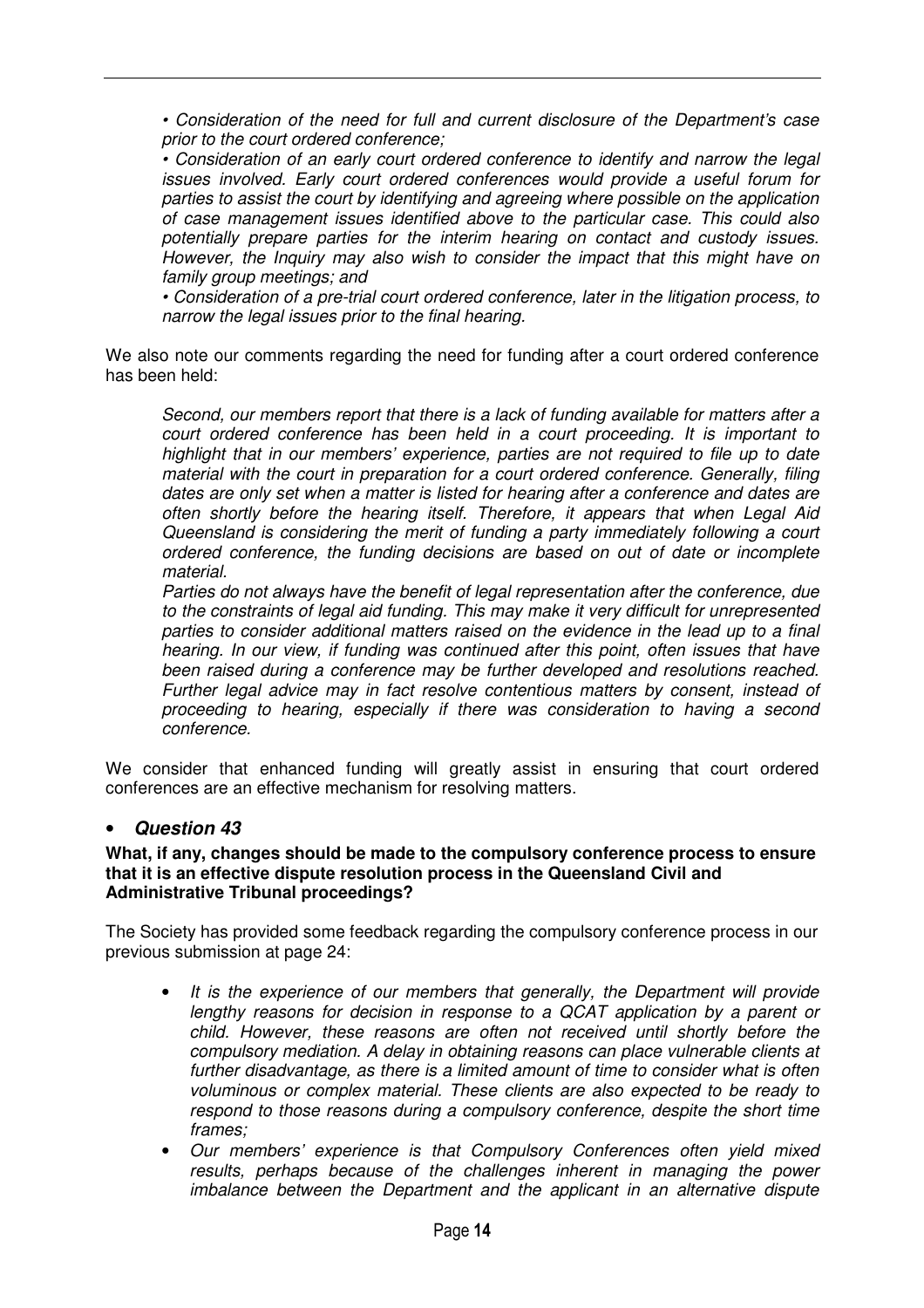resolution setting, particularly where not all parties are granted legal representation.

The Society considers that the granting of legal representation to all parties in a compulsory conference will greatly enhance the effectiveness of the process. We consider that legal representation is particularly important for child protection proceedings, in order to provide a greater focus on addressing the inherent power imbalance between the Department and the applicant in this setting.

The Society also considers that earlier filing by Department will greatly assist parents and children to prepare for the compulsory conference.

The Society has recently made fulsome submissions to the Department of Justice and Attorney-General regarding the review of the Queensland Civil and Administrative Tribunal Act 2009. We reproduce the relevant sections regarding children's issues at QCAT for your information:

Legal representation for children and parents at QCAT

The Society recognises that  $s43(2)(b)(i)$  of the Act allows for the representation of children. In the experience of our members, however, this legal assistance does not always appear to be accessible to young people when placed in the child protection system and working with Child Safety Services. We consider that practical support for children to consistently contact and access legal representation will greatly enhance of the objective of s29 of the Act.

Members of the Society have reported that the views of children and young people are not adequately addressed during Tribunal conferences and proceedings. There is an inherent power imbalance between a young person and representatives of Child Safety Services, due to the vulnerability of the young person. It has also been the experience of our members that parents who are challenging decisions of Child Safety Services are often in a weak negotiating position when unrepresented and as a result may feel pressured to withdraw their challenge.

We consider that both children and parents in this jurisdiction should be recognised as vulnerable parties, as they are challenging decisions of a well-resourced and well represented government department. Also, considering the significance of the decisions being considered, the vast majority of these matters should be viewed as complex enough to require legal representation for the parties.

Lack of structure in the child protection jurisdiction

The Society also notes that there appears to be a lack of structure in this jurisdiction. For example, directions hearings are not set regularly for these proceedings. In our view, directions hearings and guidance from the Tribunal is essential to ensure that matters are dealt with efficiently.

Our members report that there have been situations involving concurrent proceedings in the Childrens Court of Queensland and QCAT, and a decision is made in QCAT without the knowledge of the Childrens Courts or other parties in those proceedings. Whilst there is a court proceeding concerning an application for a child protection order, we suggest that applications in QCAT should be transferred to the court to be heard concurrently. If such an approach were to be adopted, we also consider that if applications are made in the 'wrong' jurisdiction, there should be no formality needed to transfer this to the appropriate jurisdiction. We are mindful of the need to avoid creating barriers for people, and to ensure that there is a single decision-maker for a single family.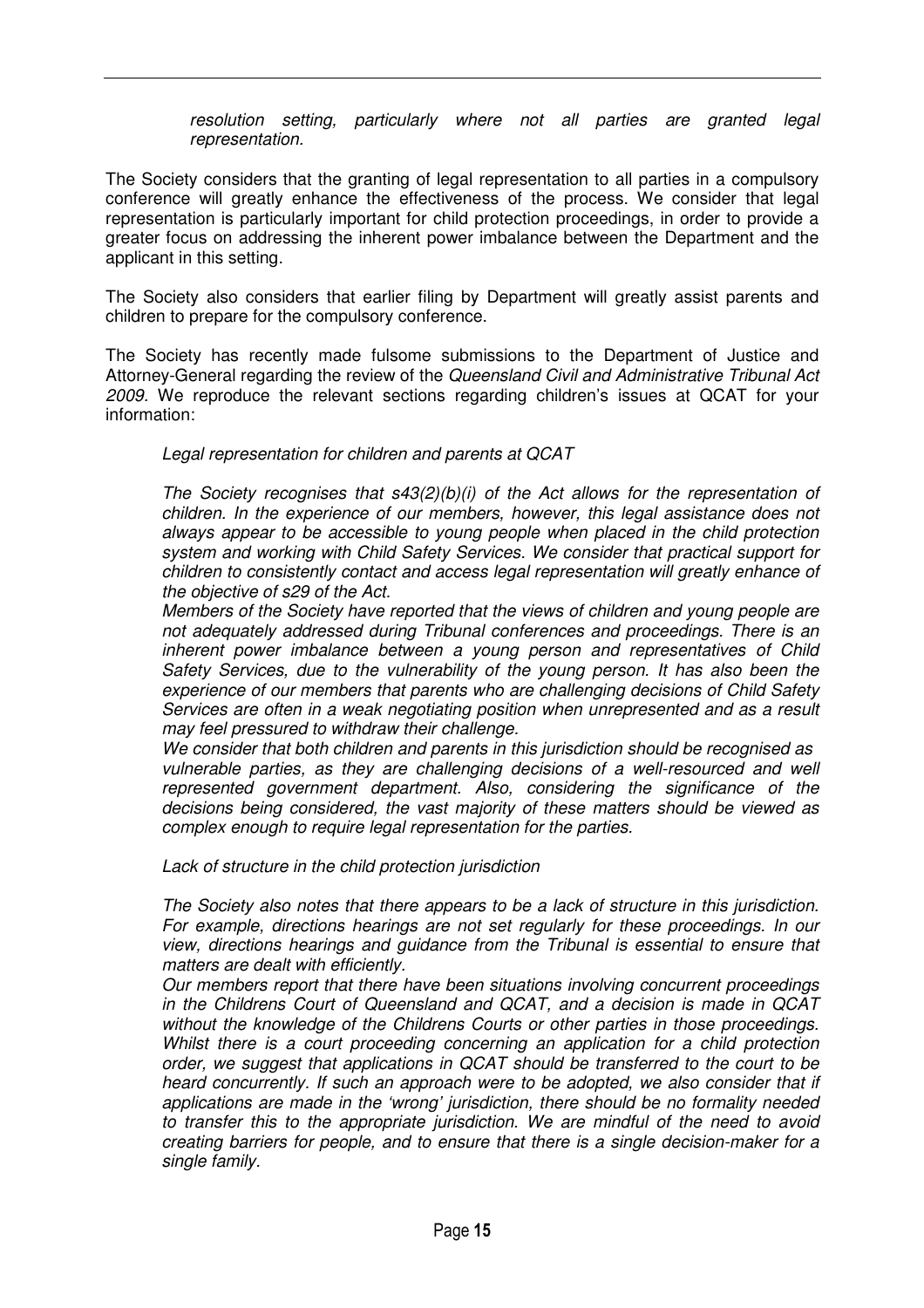Practice Direction on Hybrid Hearings

The Society has also recently considered Practice Direction No 1 of 2012 issued by QCAT dealing with hybrid hearings. There appears to be no clarification as to whether this practice direction is intended to apply for children's matters. We highlight the principle that, when dealing with children's matters in QCAT, the best interests of the child must be considered (s99C(a), Child Protection Act 1999). In our view, it may be difficult to reconcile this principle with a hybrid hearing, where a Member may destroy the proposed decision, made in the child's best interests and based on evidence heard, where an agreement has been reached by the parties. An agreement reached by the parties may not always be in the best interests of the child involved. This is of particular concern where evidence has already been heard and the Member has come to a decision.

The Society is also concerned that there was no consultation with legal stakeholders before the introduction of this Practice Direction. We note that in other jurisdictions, such as the Supreme Court of Queensland, an opportunity is often provided to legal stakeholders to review and comment on the operational impact that a practice direction may have on the profession. We consider that is it important to ensure legal practitioners are prepared for the introduction of directions regarding matters in a particular court or tribunal.

#### Limited number of reviewable decisions at QCAT

The Society is also concerned that as there is a limited number of reviewable decisions allowable by QCAT under the Child Protection Act 1999 and the Adoption of Children Act 1964, there is reduced accountability for persons making decisions about children and young people. The Society notes with concern that there are relatively few applications for review by parents, children and carers in QCAT. This demonstrates a considerable disparity with the number of children the subject of child protection orders, the number of reviewable decisions being made and the large numbers of complaints that are made to the Commission for Children, Young People and Child Guardian. Our members also anecdotally report that there are very few instances of children participating in QCAT, as compared to the former Children Services Tribunal. This is supported by the recently published discussion paper by the Queensland Child Protection Commission on Inquiry that provides in the year 2011-12, only 4 applications for review were made by children/young people [page 272].

In terms of applications to review a decision, the QCAT Annual Report provides some statistics. We note that the 2010/2011 Report does not contain specific statistics on child protection, but there are some relevant statistics in relation to the Human Rights Division. In our view, it is important for government agencies, including QCAT, to provide detailed statistics to the public on child protection matters, particularly in relation to review matters.

#### Aboriginal and Torres Strait Islander families

The Society also notes that we support the view that the tribunal dealing with an Aboriginal and Torres Strait Islander family should be constituted by someone who is of Aboriginal and Torres Strait Islander background or otherwise has appropriate cultural experience. We note with support s99H, Child Protection Act 1999 which requires tribunal proceedings involving an Aboriginal and Torres Strait Islander child to include a member who is Aboriginal or Torres Strait Islander and s183(6)(b), QCAT Act 2009, which emphasises that there is a need for Aboriginal and Torres Strait Islander members to be appointed. We also note that the power to appoint an expert is provided for in s110, QCAT Act 2009. We consider that the proportion of Aboriginal and Torres Strait Islander membership/expertise on the tribunal should appropriately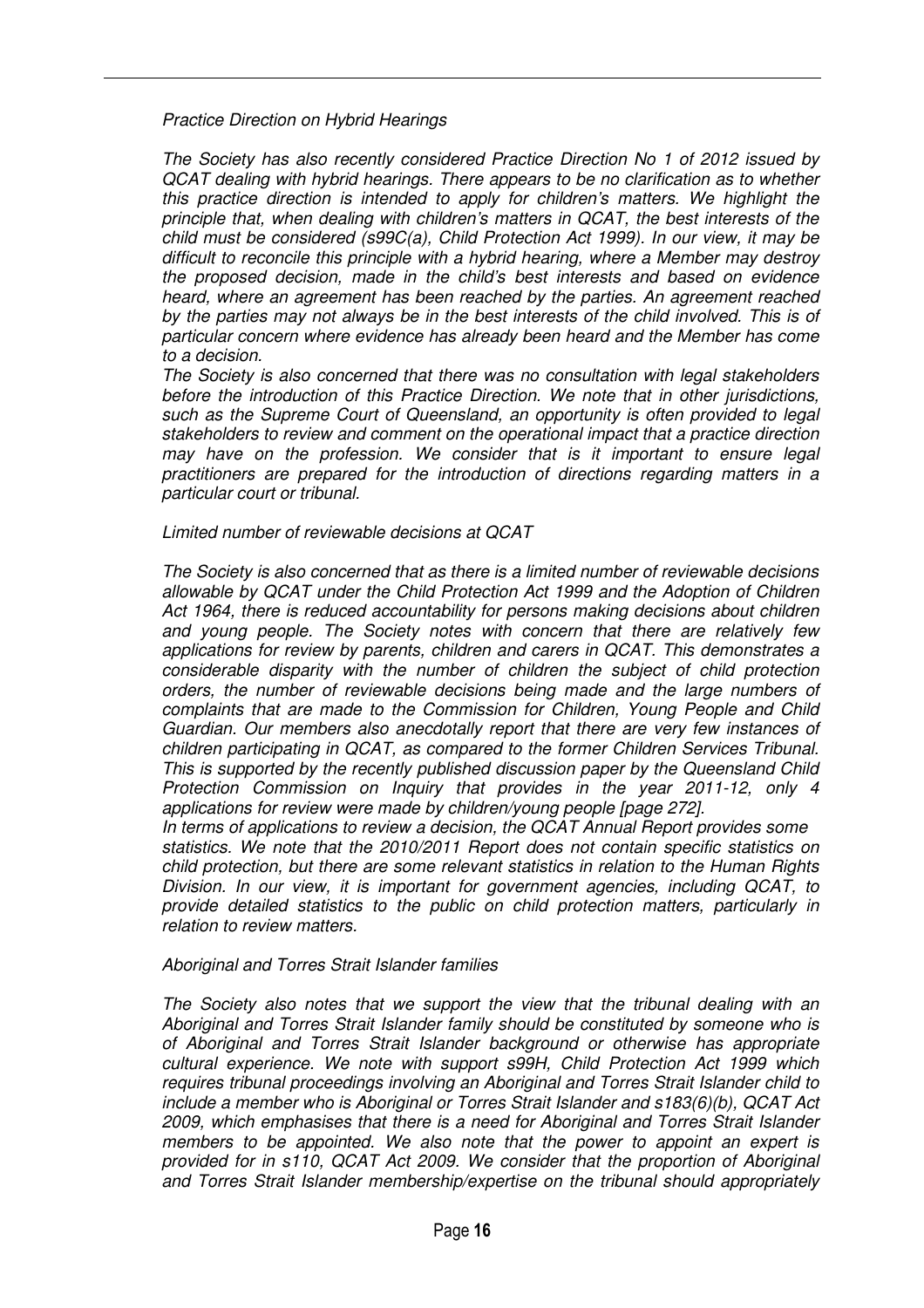reflect a commitment to reduce the overrepresentation of Aboriginal and Torres Strait Islander children in the child protection system.

The Society considers that the Commission should explore strategies for promoting young people's participation on this type of decision making about their lives, which is consistent with the Charter of Rights for a Child in Care.

# • **Question 44**

**Should the Childrens Court be empowered to deal with review applications about placement and contact instead of the Queensland Civil and Administrative Tribunal, and without reference to the tribunal where there are ongoing proceedings in the Childrens Court to which the review decision relates?** 

As highlighted in the Discussion Paper, the Society agrees that the Childrens Court should be empowered to deal with review applications about placement and contact instead of QCAT, particularly where there are ongoing proceedings in the Childrens Court to which the review decision relates.

# • **Question 45**

## **What other changes do you think are needed to improve the effectiveness of the court and tribunal processes in child protection matters?**

The Society notes that a number of issues are still being considered by the Commission in relation to court and tribunal processes. Our preliminary comments on some of the matters raised are:

• Does the process of coming to a settlement agreement need further legislative clarification, for example should there be legislative recognition of 'consent' orders?

The Society notes that the child protection jurisdiction is a 'best interests' jurisdiction under s59 of the Act. Therefore, we consider that the court should remain required to determine whether an order to which the parties consent is in the best interests of the child, and is consistent with s59. We request further information on this issue so that we can provide some further substantive comment around this.

This is an issue of significant importance because of the unequal bargaining power between parties to proceedings and the fact that many parents and young people are not legally represented, particularly at the point when orders are being negotiated.

• Is there adequate funding for and appropriately competent legal representation for all parties involved in child protection matters, including parents, children and departmental officers?

At pages 15-17 of our previous submission, we highlighted the lack of funding for legal representation for parties, particularly parents and children. We reiterate those comments for your consideration.

Although it should be unnecessary given the Charter of Rights for a Child in Care, it may assist negotiation and resolution of matters if the parties were able to seek that the Court make directions regarding matters such as contact when making a child protection order on a final basis. We refer in this context to our comments regarding contact directions in relation to long-term guardianship and adoption orders.